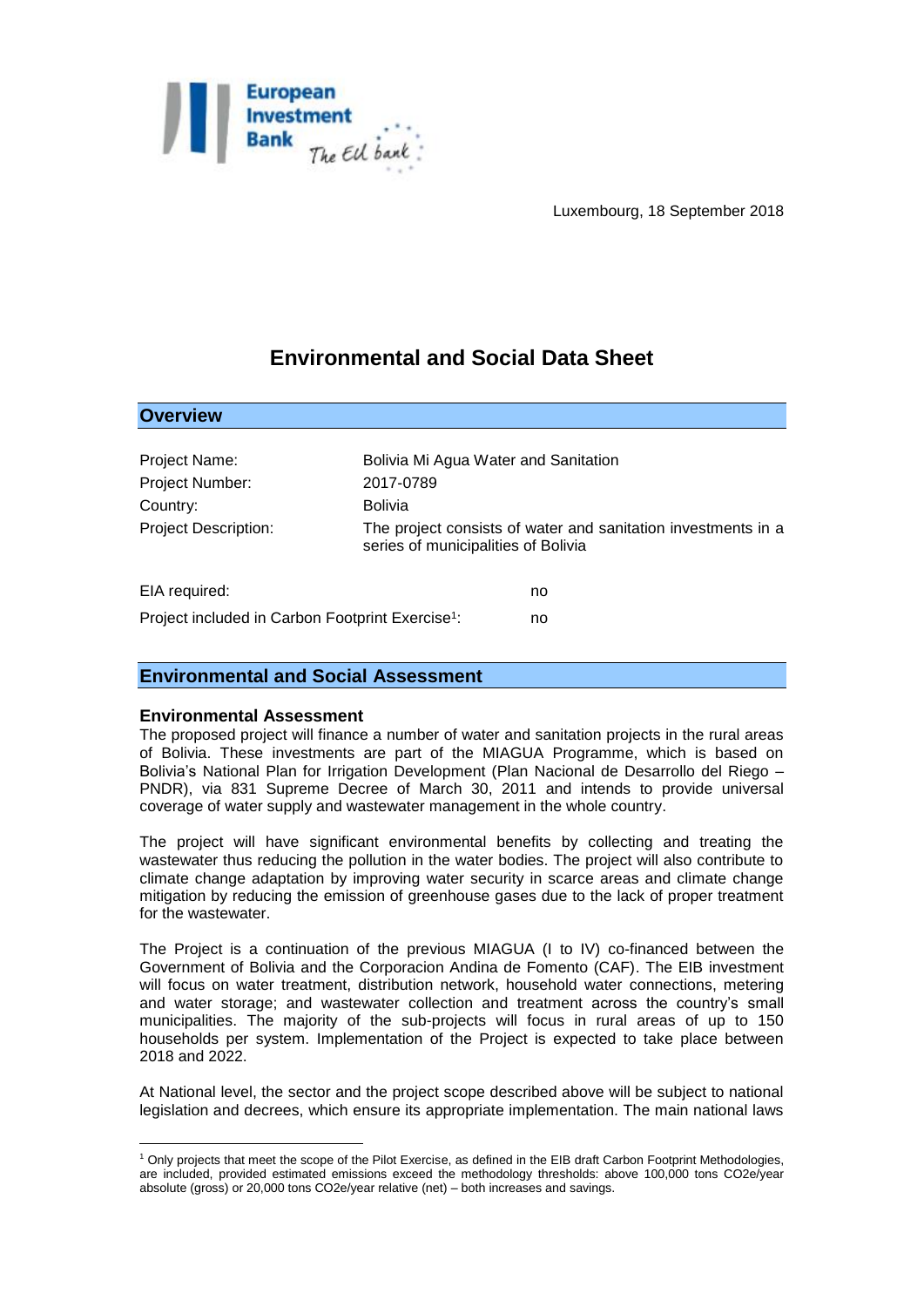

which apply to the project are Law Number 1333 (Environmental Law) and the Regulations on Prevention and Environmental Control (RPCA). The former regulates general Environmental Protection in the Country and the latter, defines the required environmental regime and licensing requirements of activities that interfere with the natural environment, including categorization of projects and procedures for Environmental Impact Assessments.

According to the National legislation and the types of sub-projects expected during the Programme MIAGUA V, sub-projects are unlikely to require EIAs. In the unlikely event that sub-projects require full EIAs, these will not be commenced until obtaining all the necessary approvals from the competent authority.

The vice-Ministry of Biodiversity, Forestry and Environment is the competent authority at National Level. However, as the project will be of a regional approach, the competent authority for issuing any Environmental Permits, when required, will be the Directorate of Natural Resources and Environment (DNRE) from the specific region where each sub-project is located. The DNRE will be responsible for approving and ensuring appropriate monitoring of ESIAs and its recommendations. In addition, the Promoter will be required to follow the Bank's Environmental and Social Standards.

In order to support the implementation, the Promoter will be assisted by consultants appointed by the MMAyA through its project implementation unit (UCP). This component of the MIAGUA Programme will cover the recruitment of social and environmental consultants to support the local beneficiaries and FPS supervisors, in sub-projects tasks such as: compliance with procedures, permits, licenses and authorizations, which are necessary for obtaining environmental permits for each sub-project. In addition, Technical Assistance financed with the loan, will monitor that the implementation of sub-projects follows the Bank's Environmental and Social Standards.

#### **Social Assessment**

The project is expected to bring important lasting benefits to the population by increasing the quality and reliability of water and wastewater services. The project will generally benefit public health, either by increasing or improving sanitation services, and by collecting and treating wastewater before discharging into receiving waters bodies. The Project will also produce a significant positive impact on temporary employment.

Considering the nature of the sub-projects financed by the MIAGUA Programme, the exact location and nature of the water and wastewater sub-projects is not detailed at this stage, but the main beneficiaries are expected to be located in rural areas. Based on previous phases of the programme, social negative impacts are likely to be limited to possible disruption of services and traffic, noise and temporary occupation of public and private space, and safety hazards during construction only. The project is not expected to cause any involuntary resettlement. In the unlikely event that temporary economic or physical displacement becomes necessary during implementation the promoter will be responsible for the preparation of satisfactory documentation required under EIB standard 6 (including resettlement action plans).

The MIAGUA program is demand driven. Local communities collectively agree, prepare and propose sub-projects or schemes to the Government, for funding. Their direct contribution entails the preparation of studies, plans and provision labour.

A Community Development (Desarollo Comunitario – DESCOM) Program will support the community during implementation of sub-projects approved for financing. This program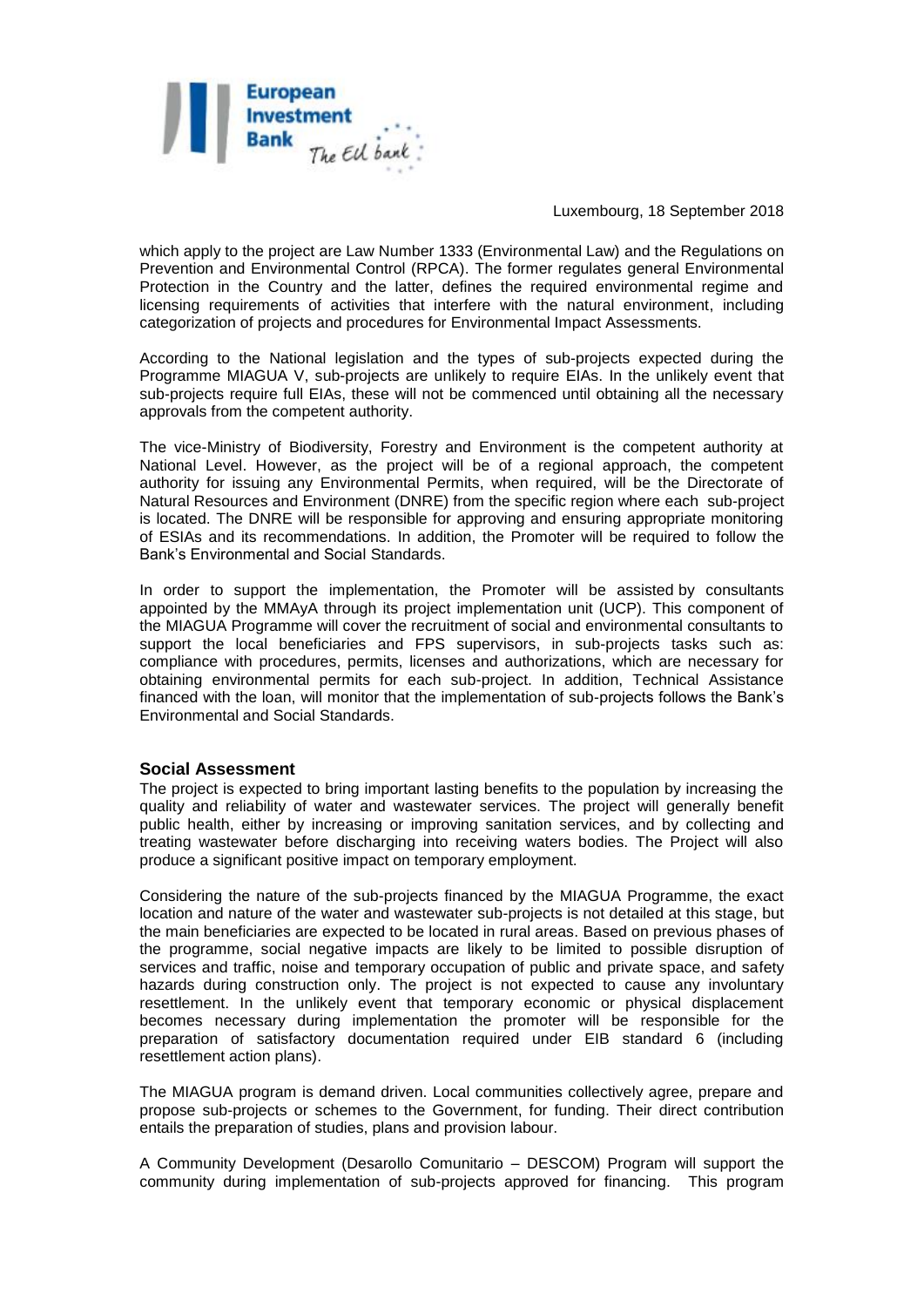

includes: community training about water usage, scarcity, value; economic, financial and technical capacitation for the community based enterprises to be established; training on dayto-day management activities in the provision of water and wastewater services.

Bolivia has ratified all Fundamental ILO Conventions. The promoter shall ensure that agreements with the selected contractors, include requirements to guarantee that environmental and social aspects of works are carried out in line with the applicable national requirements, ILO standards and EIB standards. The promoter will apply a program-wide grievance mechanism.

## **Public Consultation and Stakeholder Engagement**

The sub-projects that require full EIA will be subject to Public Consultation according to the relevant legislation.

The MIAGUA program is likely to include in its beneficiaries indigenous people. The 2009 Constitution secures rights of Indigenous People in Bolivia (together with other laws such as Law 450 on the protection of indigenous people). In specific, article 352 determines the need to a free, prior in time and informed consultation with the affected population.

The promoter will nevertheless prepare a stakeholder engagement framework in line with the principles mentioned above (and EIB satisfaction) to enhance access to information and broad community support.

## **Conclusions and Recommendations**

The project contributes towards the fulfilment of SDGs, particularly SDG 6 on "Clean water and sanitation" and SDG 1 on "Poverty Reduction". Overall the project has positive net social and environmental benefits.

Based on the information available and characteristics of the Project, Environmental and Social Impact Assessments (ESIA) are unlikely to be required for the majority of the subprojects. However, if and when required these will prepared according to the National Legislation and to the satisfaction of the Bank.

The impacts expected from the sub-projects are largely construction related and can be addressed through adoption of good engineering practices and appropriate mitigation measures during project implementation.

Taking into consideration the conditions and undertakings below, the project is considered acceptable for Bank financing from an environmental and social perspective.

#### **Disbursement conditions**

 When required, the promoter shall submit the full ESIA (including all relevant annexes) for each sub-project, to the satisfaction of the Bank, completed and approved by the relevant competent authority. The Promoter shall send the NTS of the ESIA and the ESIA to the EIB for publication on its website.